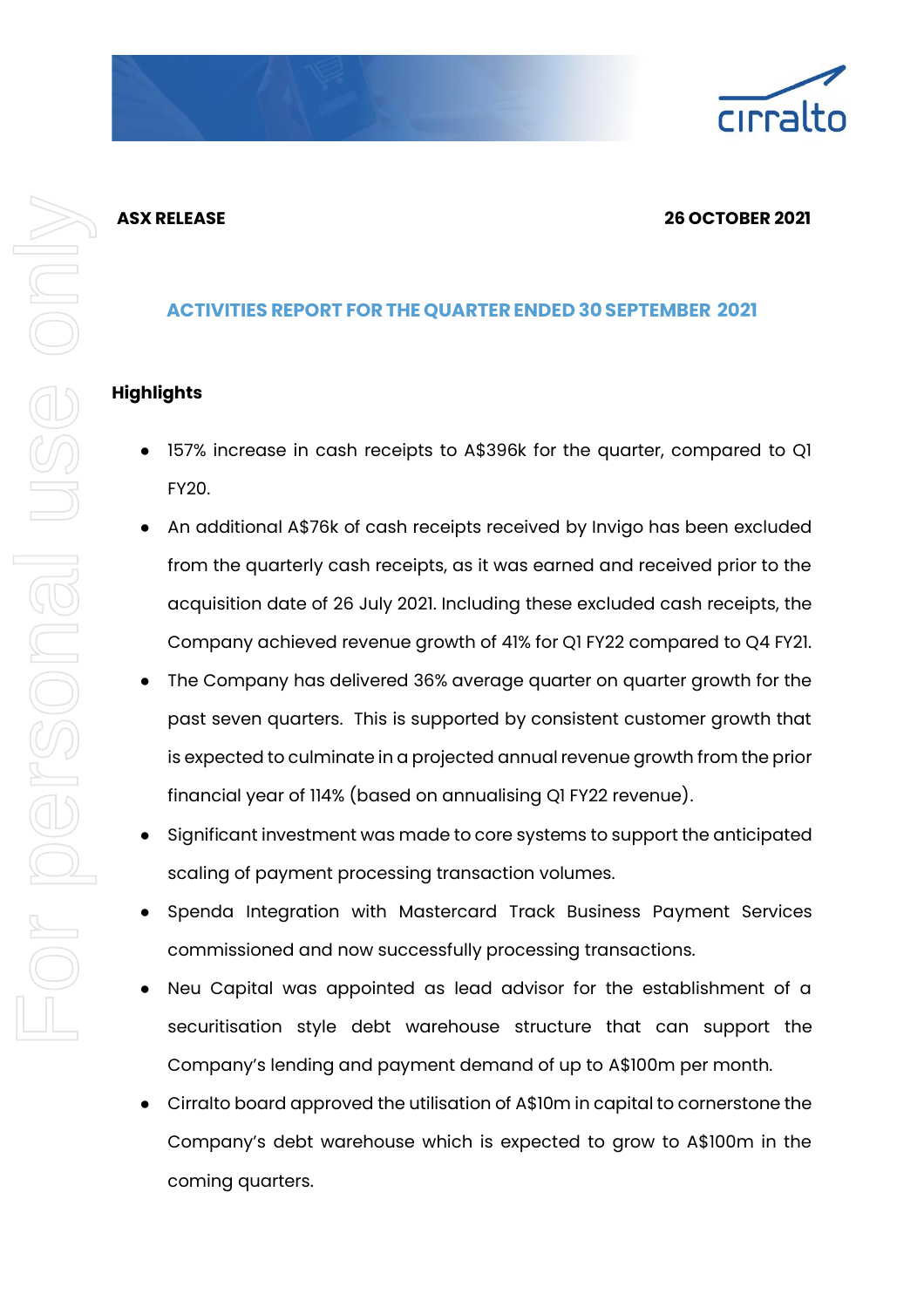- A\$19.0m cash or cash equivalents as of 30 September 2021. Plus \$2.05m in net loan receivables.
- Completion of acquisition of Sydney based Fintech, Invigo Pty Ltd.
- Execution of a binding share sale agreement to acquire software development house, Greenshoots Technology.
- Completion of the integration of Invigo and Appstablishment core services into the enlarged Company structure.
- Q1 FY22 net operating cash outflows were \$2.705 million.

## **Investor Webinar**

*Cirralto is pleased to announce that Managing Director Adrian Floate will discuss the latest quarterly results via a Quarterly webinar at 3:00 pm AEDST on Tuesday 26 October 2021. Presenting: Adrian Floate, MD Time: 3:00pm (AEDST) Tuesday 26 October 2021 Investors can register to join the quarterly webinar at the link: [https://us02web.zoom.us/webinar/register/WN\\_mGlVIKrXSHCU7UYwwiGMw](https://us02web.zoom.us/webinar/register/WN_mGlVIKrXSHCU7UYwwiGMww) [w](https://us02web.zoom.us/webinar/register/WN_mGlVIKrXSHCU7UYwwiGMww) Investors are invited to submit questions prior to the webinar to* 

*melanie@NWR [communications.com.au](http://communications.com.au/)*

Cirralto Limited (**ASX: CRO**, "**Cirralto" or "the Company"**) is pleased to release its quarterly activity and cash flow report for the quarter ended 30 September 2021 (Q1 FY22).

# **OPERATIONAL UPDATE**

## **Scaling and Infrastructure Improvements**

During the quarter the Company continued its focus on improving core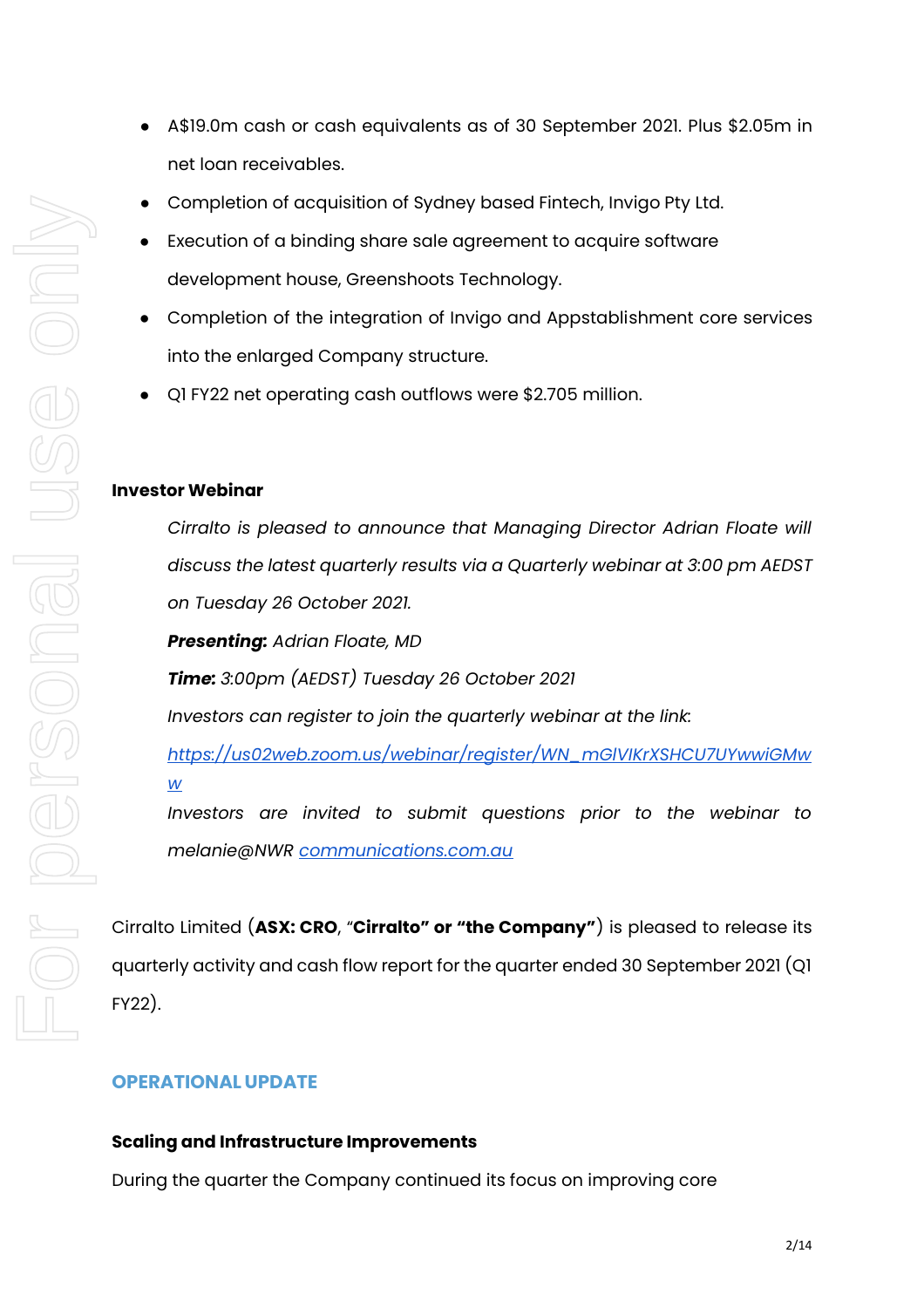operations and business processes to ensure all requirements are in place for the next phase of growth. The viral acquisition model (Node and Spoke Strategy) of the software is such that once key agreements are commercialised their connected businesses are expected to accelerate customer acquisition at a very sharp rate.

Ensuring all the areas of the business are operating at peak efficiency will allow the Company to maximise this growth curve, with a view to driving revenue growth and in turn increase Company value for investors. This customer acquisition strategy was highlighted as one of four major areas of competitive advantage in an independent analysis conducted this quarter by Neu Capital (details further in the announcement).

A critical element in helping the Company deliver on product development and growth has been its close relationship with Microsoft. The Company consciously engaged Microsoft as a strategic capability uplift partner to build new services and redesign existing ones to be higher performing, more cost-effective, and more scalable to support high transaction growth.

During this quarter this relationship has resulted in the build of new scalable cloudnative microservices with CPU paid for on-demand. These strategic upgrades and enhancements will enable the Company to process high payment transaction volumes with integration partners, including Mastercard and Fiserv. These system improvements give the Company confidence that it can deliver on its strategic technology plan for a flexible, performance-driven, iterative architecture approach to managing an ever-increasing growth in transaction volumes.

## **Appointment of Neu Capital & Independent Competitive Analysis**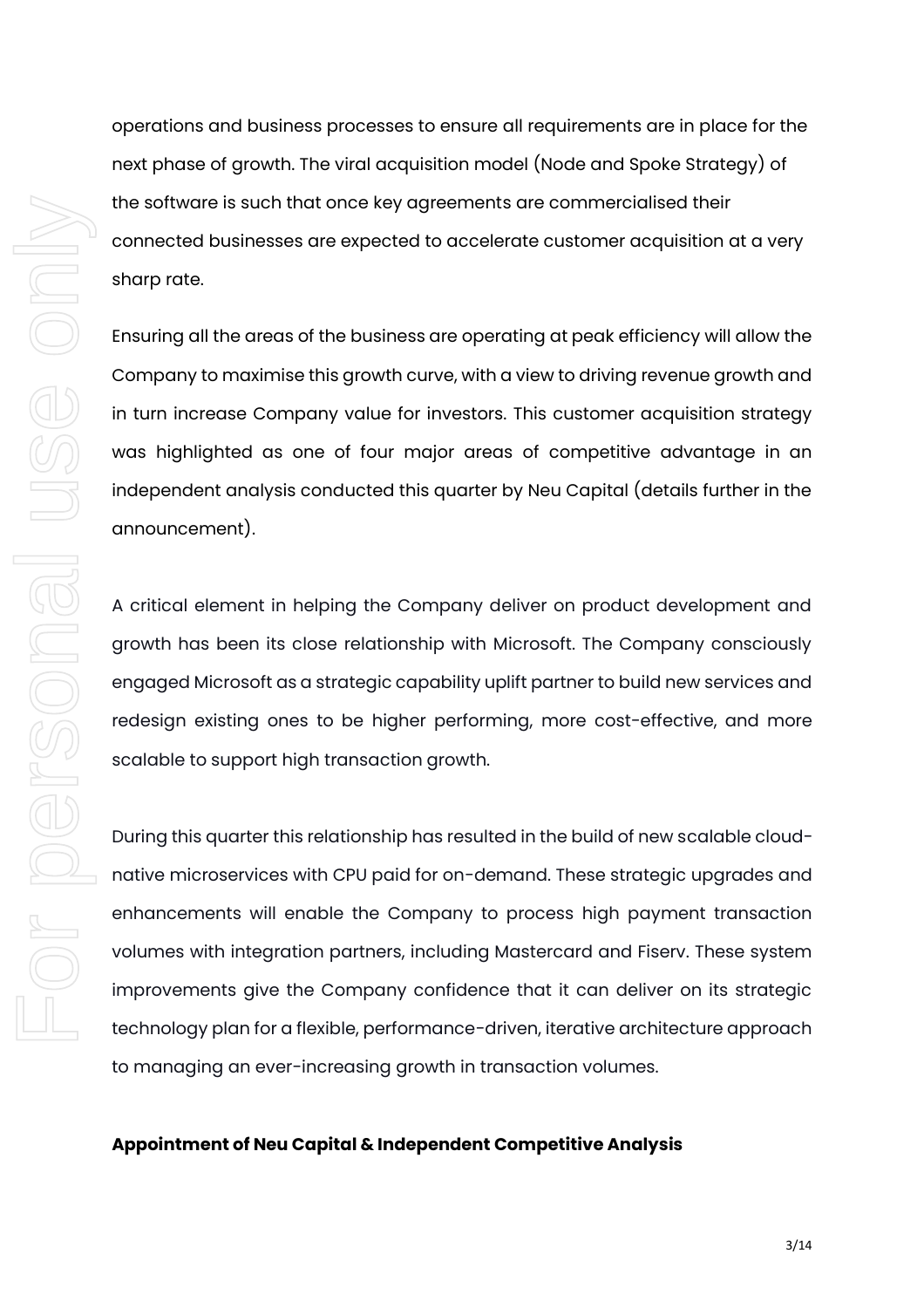In August the Company appointed Neu Capital Australia Pty Ltd (**"Neu Capital**") as its lead advisor in respect to the establishment of a debt warehouse.

Neu Capital is a corporate finance firm specialising in securitisation, structured finance and special situation transactions, ranging from A\$20m to A\$200m across Australia and New Zealand. Neu Capital is especially active in designing and arranging warehouse funding structures for fintechs and non-bank lenders with major banks and credit funds.

The implementation of the debt warehouse has been designed to carry the business into the future for several years of balance sheet growth, in a securitisation grade format that facilitates investments from banks and credit funds who are expected to provide wholesale funds to the Company.

As part of their engagement, Neu Capital performed an independent competitive analysis of Cirrato's product and market strategy. The report classified three major areas of advantage, outlined below.

#### **1. Customer Acquisition**

Cirralto's integrated solution enables a viral customer acquisition strategy at little or no marginal cost as customers can seamlessly invite their customers into the Spenda network with all parties obtaining a commercial benefit from the process.

#### **2. Credit Profile**

Cirralto is positioned to provide convenience credit, or point-of-activity debt, which is aligned to standard trade discounting and reduces the likelihood that customers borrow out of urgent need or distress. This coupled with short-cycle lending (less than 90 days) mitigates credit risks.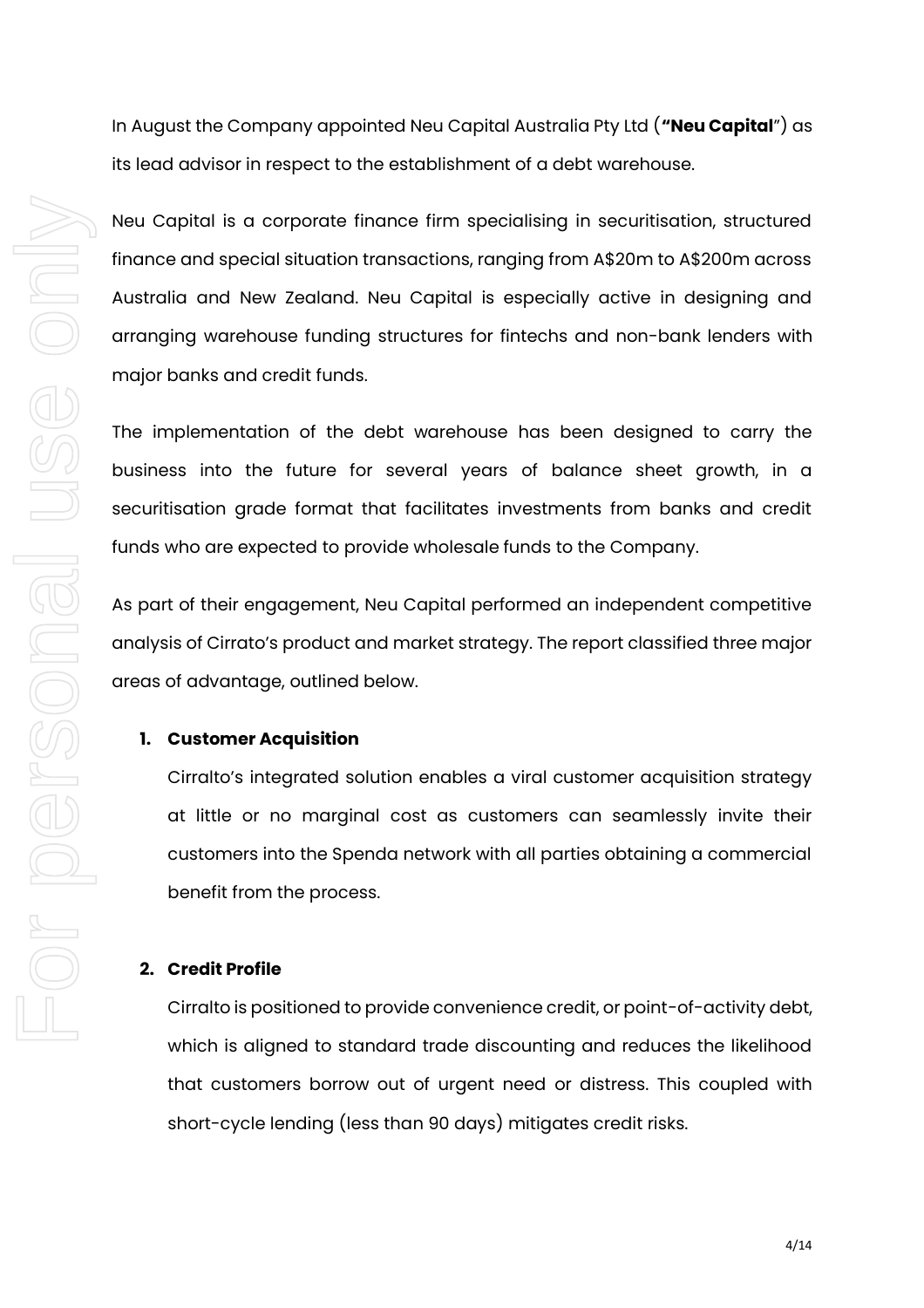#### **3. Credit Underwriting**

Ledger integration beyond financial statements enables access to historical 'real economy' activity data (e.g. point of sale data, inventory, purchase orders, buyer-supplier trading history and/or bank cash flows). Additionally, the use of Spenda's accounts payables and accounts receivables software for payments creates a proprietary behavioural history prior to the borrower applying for credit.

This information enables enhanced credit analysis, scorecard design/iteration and fraud prevention.

# **Integration with Mastercard Track Business Payment Services ("BPS")**

During the quarter the Company began processing transactions through Spenda over Mastercard's Track Business Payment Service ("**BPS**") program.

The commercialisation of payments over the Mastercard Track BPS program is a milestone achievement made possible by the continued and strengthening relationship between Cirralto and Mastercard and builds on the referral agreement signed with Mastercard in July 2021 to deliver trade finance services and the Business Payments Aggregator ("**BPA**") agreement with Fiserv (**NASDAQ:FISV**) and Mastercard, as announced by the Company on 14 December 2020, to extend the Company's business payment offerings.

The Mastercard Track BPS program is an innovative, open-loop network that delivers value to both buyers and suppliers by simplifying and automating the setup and execution of business payments using multiple payment rails and enhancing the exchange of payments-related data. In turn, it enables buyers and suppliers to utilise the best available option for paying invoices.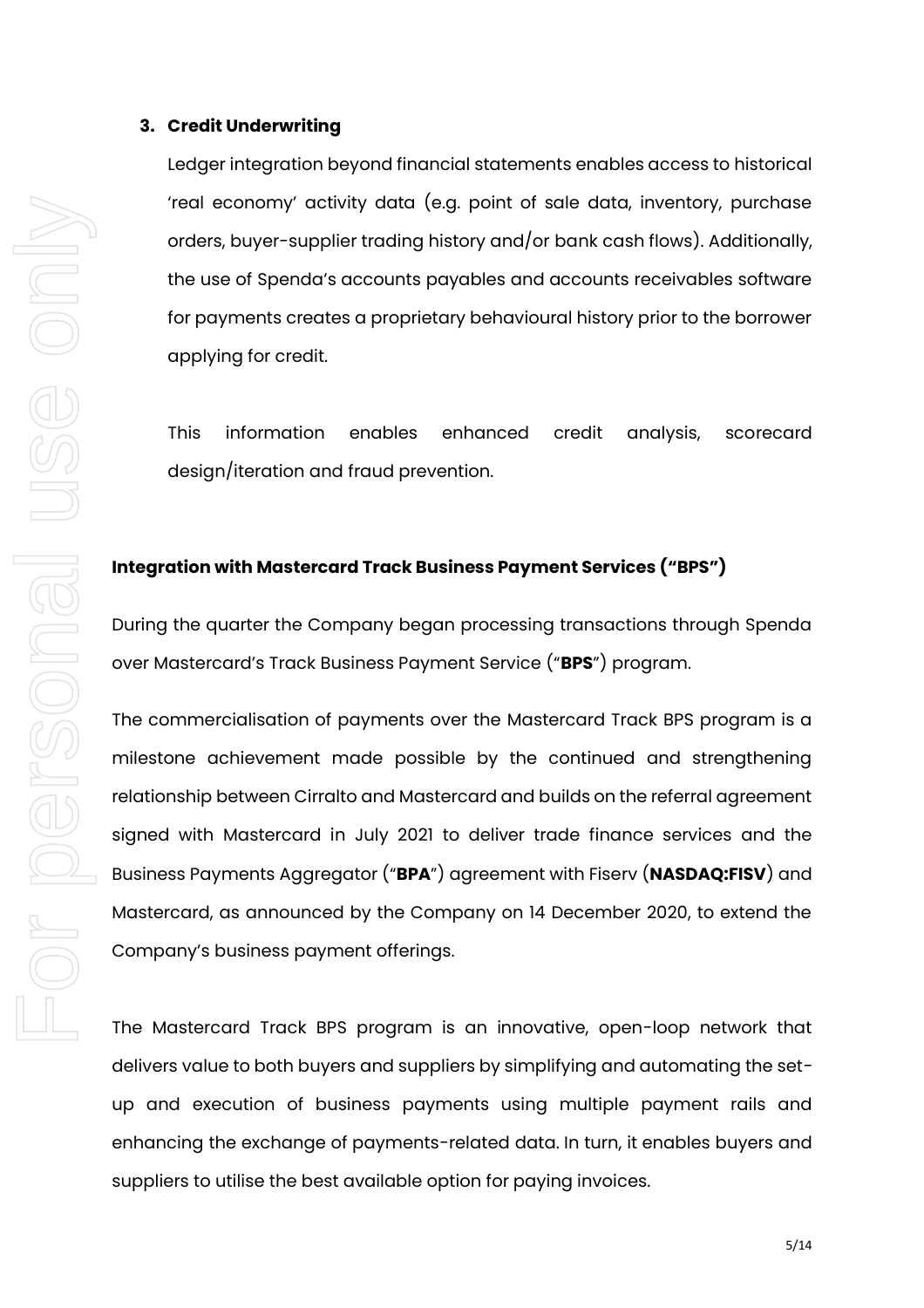### **Integration of Appstablishment and Invigo**

Following the completion of the acquisitions of Appstablishment Software Group Pty Ltd (**"Appstablishment"**) and Invigo Pty Ltd (**"Invigo"**) on 4 June and 26 July respectively, the Company has now fully integrated both entities into the enlarged Cirralto group, resulting in a capability and software uplift.

## **CORPORATE AND FINANCIAL UPDATE**

#### **Acquisition of Invigo**

As announced on 5 July 2021, the Company signed a binding share sale agreement to acquire 100% of the ordinary shares of Invigo for 132,951,740 ordinary shares at an issue price of A\$0.075 per share. Invigo is a Sydney based Fintech, which provides the Company with the opportunity to deploy the Spenda product suite to its existing customer base. It also further bolsters our product offering enabling the Company to integrate a Buy-Now-Pay-Later (**"BNPL"**) model in the business to business (**"B2B"**) customer market. The acquisition was completed on 26 July 2021, as announced on the ASX.

#### **Cirralto signs Referral Agreement with Mastercard and Fresh Supply Co**

As announced on 7 July 2021, the Company signed a five-year referral agreement with Mastercard Asia/Pacific Pte Ltd (**"Mastercard"**) and Fresh Supply Co Pty Ltd (**"Fresh Supply Co"**) to enable growth in the Company's global payments and cashflow solutions customer base. The Company intends to focus on the agricultural business sector through the Fresh Supply Co customer network to offer trade finance solutions and integrated payment services. Additionally, through its Mastercard agreement, the Company aims to provide integrated trade finance solutions to Mastercard's business customers.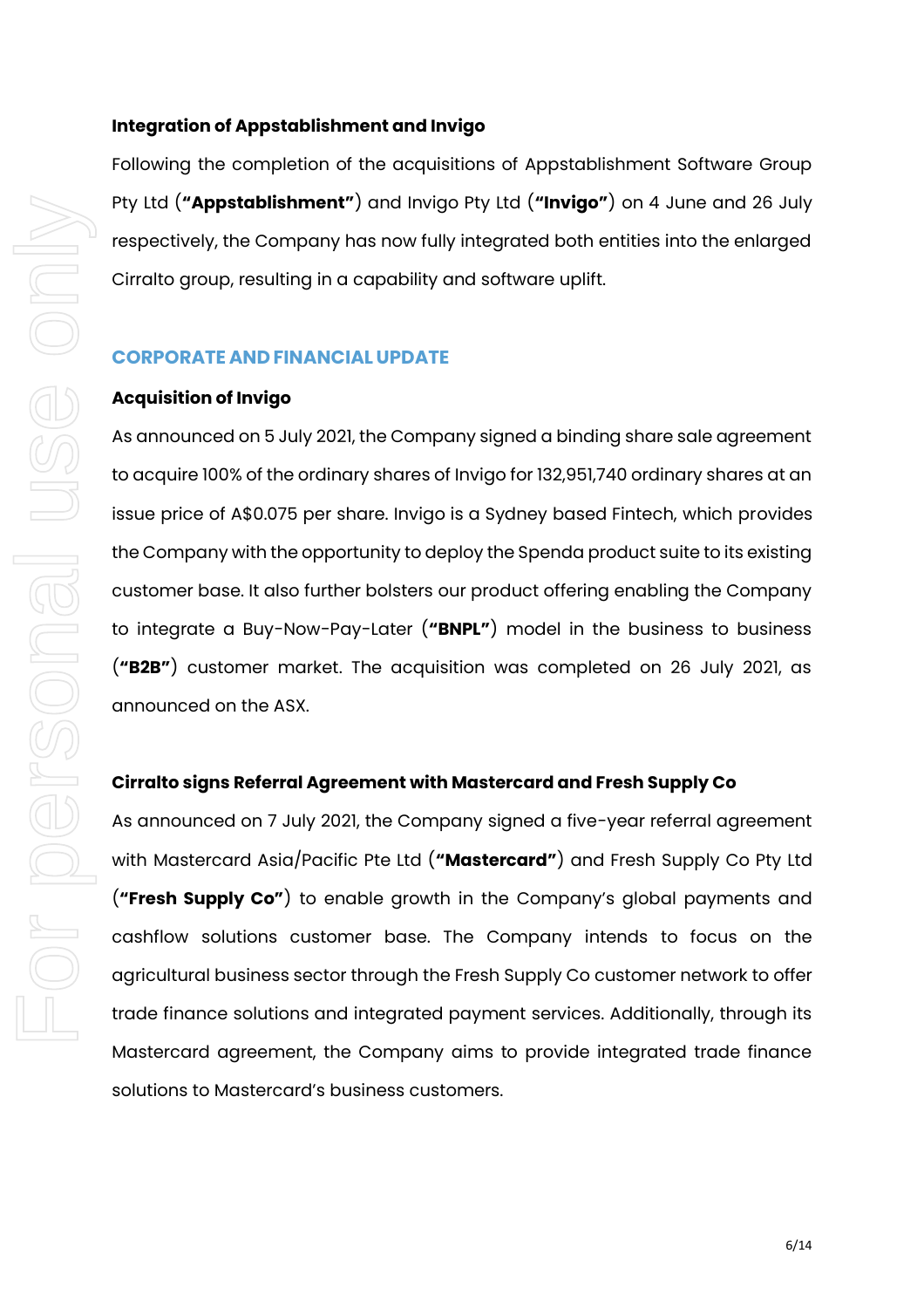## **Change in Auditor**

As announced on 10 August 2021, the Company appointed HLB Mann Judd (WA Partnership) (**"HLB"**) as the Company's auditor. The decision to change auditor was made following a consultation process, where the Board chose HLB based on their reputation and experience and their international network.

## **Acquisition of Greenshoots**

As announced on 14 September 2021, the Company executed a binding share sale agreement to acquire development house Greenshoots Technology Pty Ltd (**"Greenshoots"**). Once completed, it will provide the Company with the necessary Intellectual Property (**"IP"**) to complete its retail solutions capability, enabling the Company to focus on growth in the eCommerce payments and consumer paylater services. It is envisaged that this eCommerce platform will be a strategic pillar for international expansion leveraging off of global sales growth. Further, the Company has bolstered its development teams with an additional 24 development staff joining as a result of the acquisition.

Reported as a [A\\$4.2T global opportunity](https://business.adobe.com/au/resources/digital-economy-index.html) in 2022, eCommerce is a growing area of focus for businesses as they continue to pursue digital sales opportunities. With the acquisition of Greenshoots, Cirralto can leverage the global growth in online sales and use our eCommerce platform as a strategic pillar for international expansion.

Cirralto can deliver custom eCommerce experiences that solve fulfilment issues and improves business performance. Incorporating payments and stock control within our eCommerce platform means our customers reduce their need to process returns and claims, transacting the payments only when fulfilment can be guaranteed.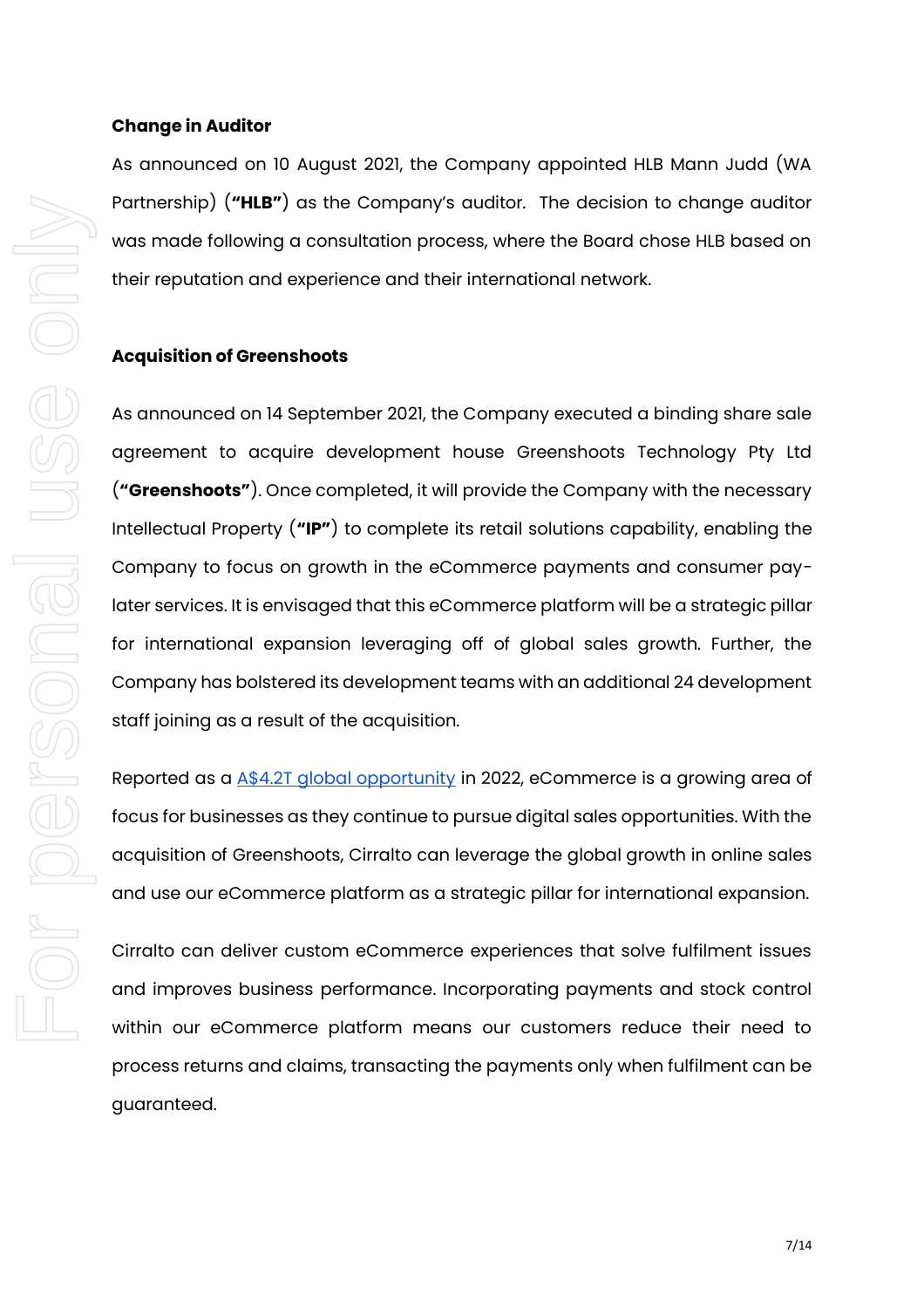## **Financial Position**

During the quarter the Company continued to successfully onboard new customers across multiple market segments. The Company's primary focus was on developing customer segments that can deliver long term sustainable growth and layered recurring revenue.

Cash receipts from customers continue to grow quarter on quarter, with cash receipts for this quarter being A\$396k, compared to A\$334k for the 30 June 2021 quarter, representing a 19% increase, as depicted in the below graph. This resulted in a closing cash position of A\$19m as of 30 September 2021.



Payments totalling A\$83,309 were paid directly to Mr Adrian Floate (Managing Director) in relation to directors' fees and superannuation on directors' fees.

Accrued costs of A\$7,500 were recorded in relation to directors' fees for Mr Peter Richards for the quarter, and remain payable as at 30 September 2021.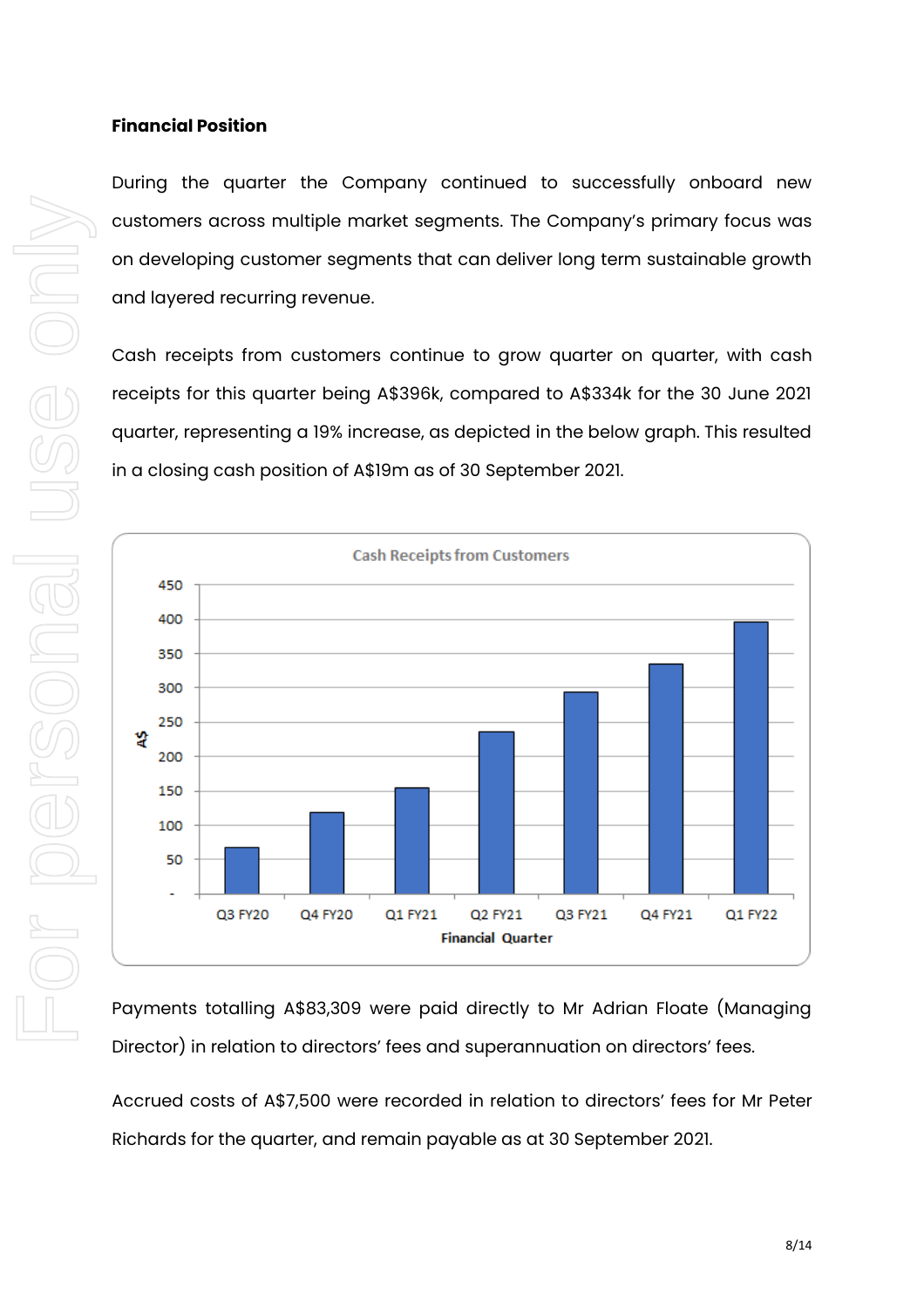Accrued costs of A\$7,500 were recorded in relation to directors' fees for Mr Howard Digby for the quarter, and remain payable as at 30 September 2021.

Accrued costs of A\$7,500 were recorded in relation to directors' fees for Mr Stephen Dale for the quarter, and remain payable as at 30 September 2021.

No other related party transactions occurred during the quarter ended.

# **Annualised Revenue Growth**

During the quarter the Company continued to deliver growth in revenue and cash receipts. Looking forward, the Company is now on track to achieve minimum growth of more than 100% without further sales.

**REVENUE GROWTH** 



Continuing customer growth, product diversification, securitisation debt warehouse and utilisation of software, payment and lending technologies will enable continuing growth and improved financial performance.

# **Summary of operating expenditure incurred on business activities**

The operating expenditure for the September 2021 quarter is summarised as follows:

\$'000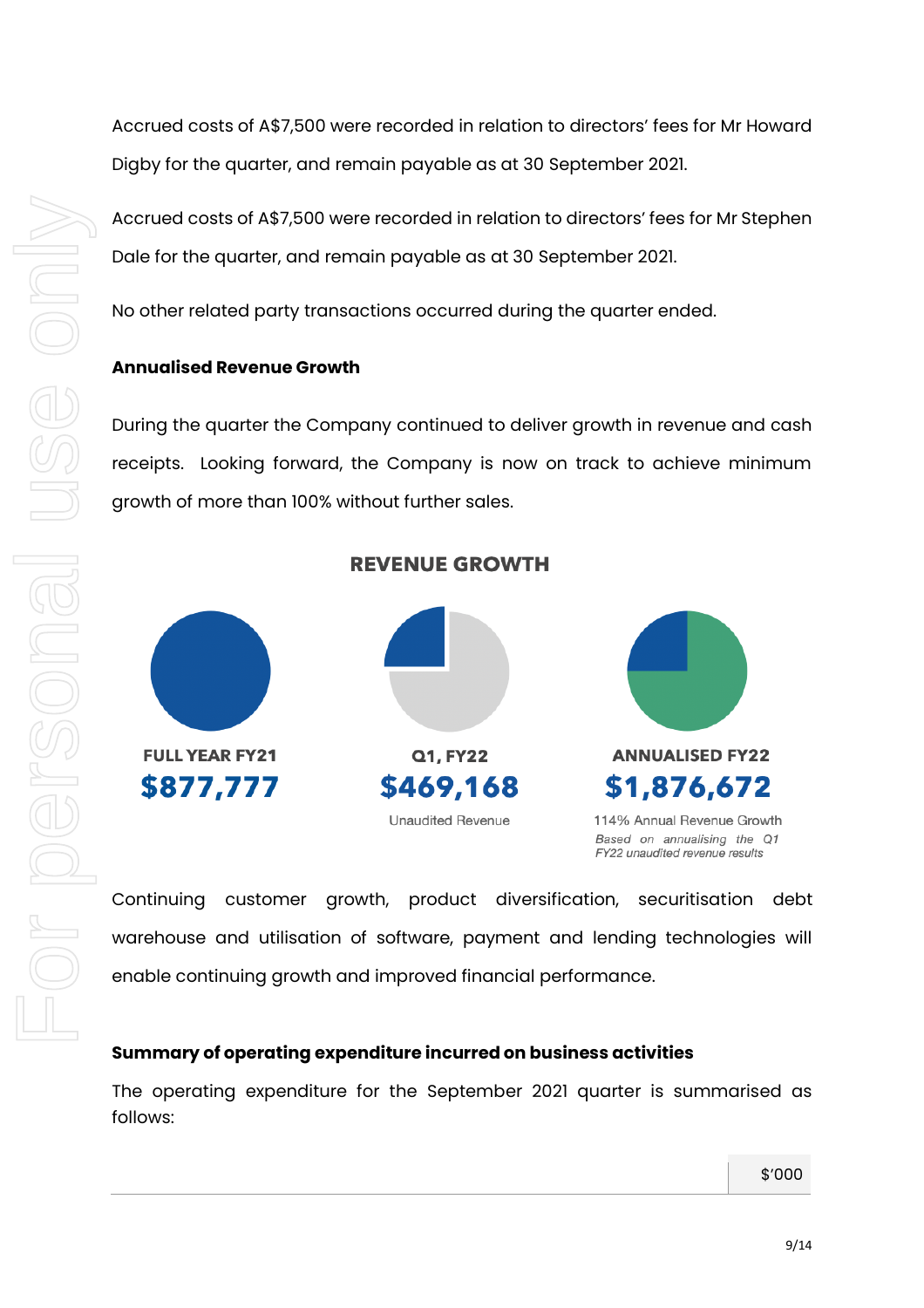| Product manufacturing and operating costs | 101   |
|-------------------------------------------|-------|
| Advertising and marketing                 | 39    |
| Leased assets                             |       |
| Staff costs                               | 1.458 |
| Administration and corporate costs        | 1.207 |

# **PRODUCT DEVELOPMENT**

## **Highlights**

- Release of Spenda Payment Suite upgrades with significant enhancements to core revenue-earning functionality, representing a A\$1.1m in-house investment.
- BNPL software release, providing the system incorporation of Invigo lending products into Spenda's payment processing platform, allowing buyerinitiated supplier payment, with irrevocable auto-repayments back to Invigo.
- Delivery of core functionality of the Spenda Business Payments Framework allowing tenant-to-tenant business transaction processing from buyer's ledger to seller's ledger, using Spenda's uniquely configurable Merchant Payment delivery mechanism.
- Delivery of a new tenant onboarding feature, to allow easy new-customer uptake of Spenda, via the web channel.
- Upgrades to Spenda Service and Point of Sale apps, to facilitate the adoption and uptake of customer acquisition in the automotive business domain.

The Company has also completed internal product development and internal testing of a number of new features to extend the reach of the new Pay Now or Pay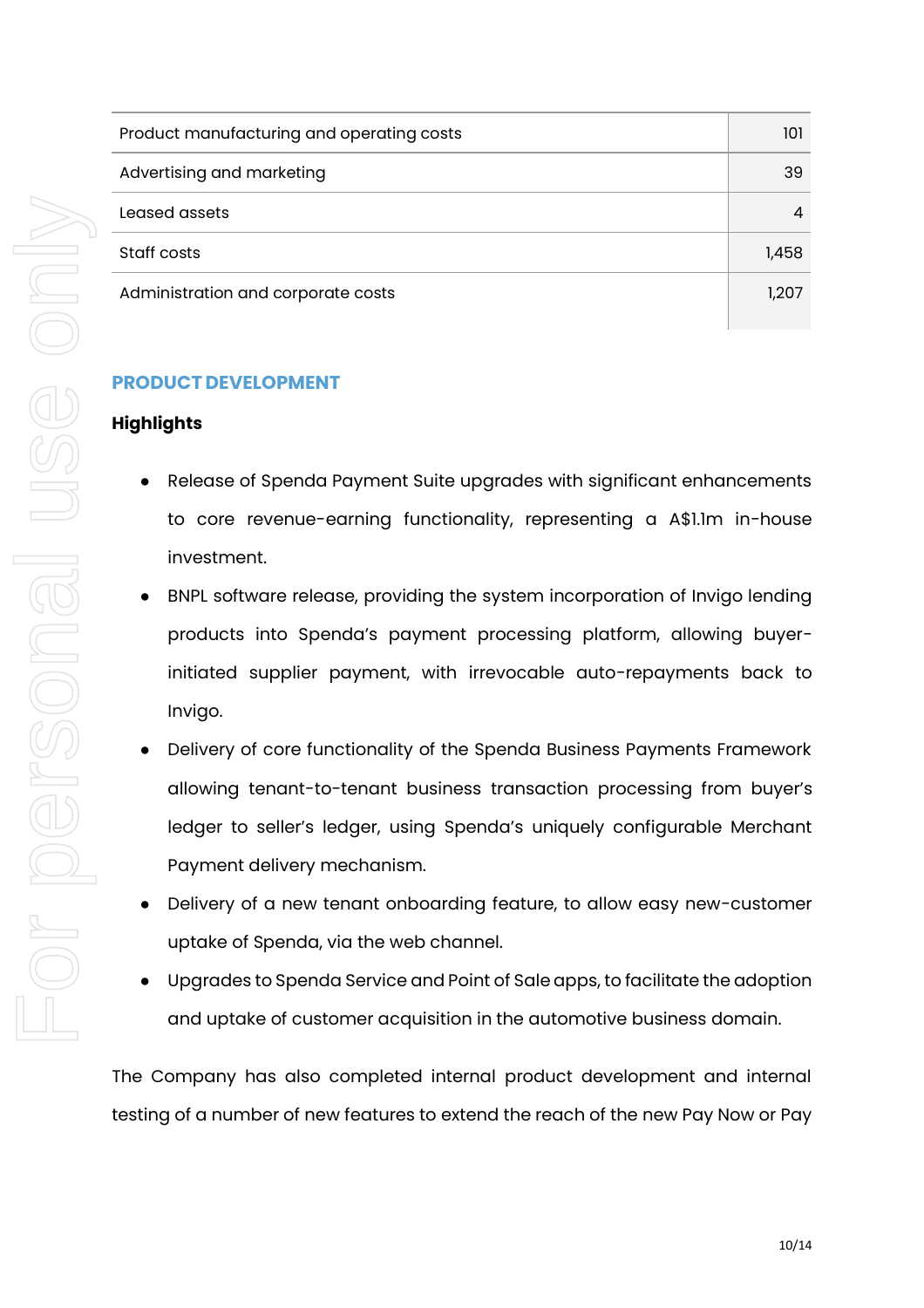Later functionality to allow consumption of these core payment services via Third Party Integrators and websites.

# **FUTURE FOCUS**

#### **Future Acquisitions**

The Company continues to conduct assessment of technology and payment companies with capabilities that would enhance our product or the services we can deliver to customers. These activities are ongoing and as with the acquisitions of Appstablishment, Invigo and Greenshoots potential transactions will need to deliver a compelling payback period and provide multiple synergies that make buying the capabilities of the business more compelling than building them.

#### **Setting Up 2022**

The key activities that will enable 2022 to be a year of accelerated growth are well defined and understood across the team. In line with the planned acquisition of Greenshoots there is a clear focus to complete development of our eCommerce product. We will balance this with further enhancements to our BNPL and early settlement discount solutions that we expect will unlock both domestic and international opportunities in the near term.

Organisationally, we expect to see a return to office activities as the whole country takes a step forward in our ability to leverage the learnings from remote work and blend this the strengths of face to face collaboration.

Commenting on the achievements of the quarter Adrian Floate, Managing Director of Cirralto, said *"The start of the financial year has been very pleasing as we have seen the strategies seeded in the past few years bear fruit. Digesting the Invigo acquisition and launching the BNPL solutions are formative and highlight the next chapter in a very exciting future. The company continues to be focused on growth*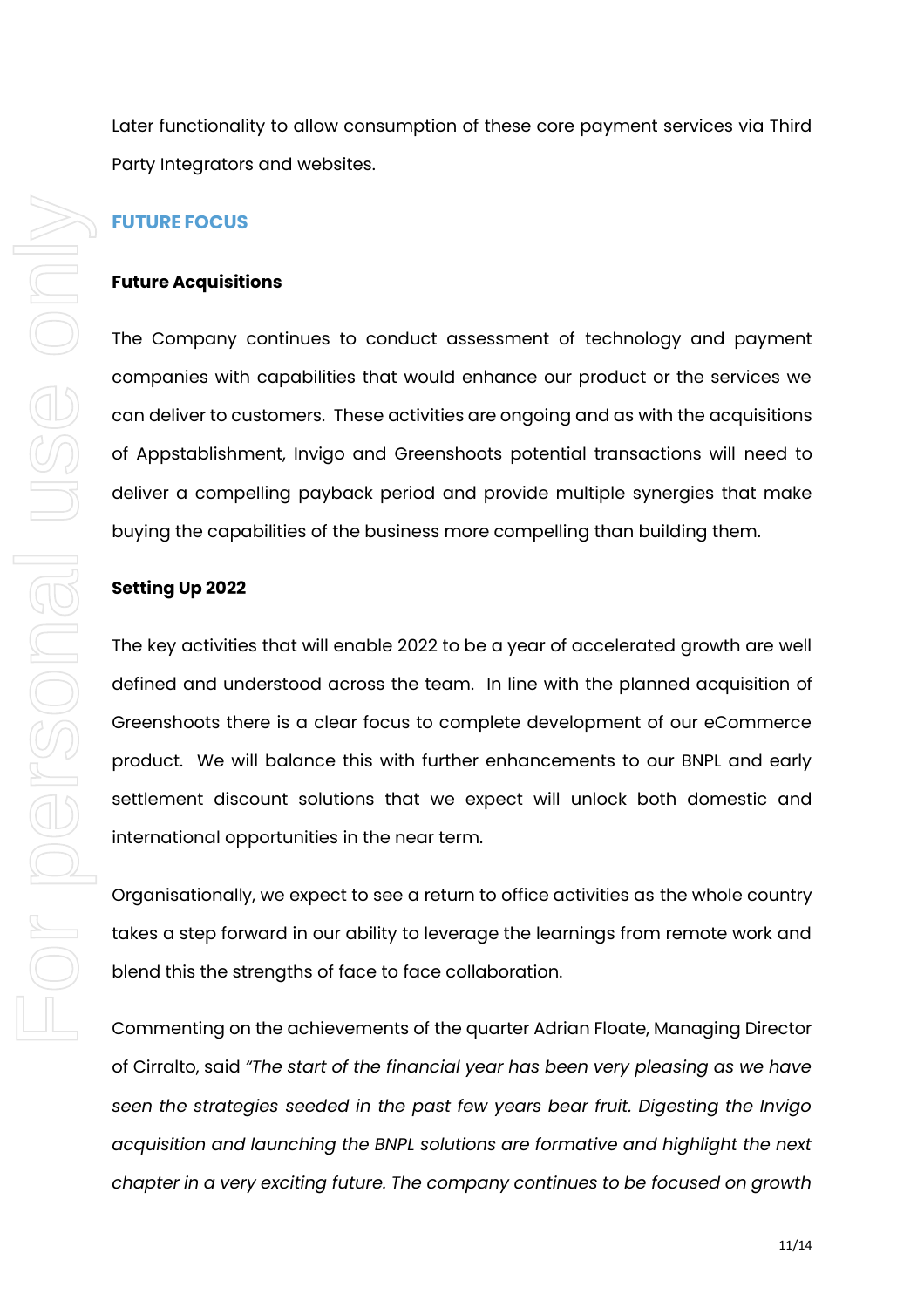*by both expanding market segments and geographies with the acquisition of strategic customers and by innovating with business models that leverage our ability to manage a value chain through sales, invoicing, lending and payment."* 

#### $-$  ENDS  $-$

This announcement has been Authorised by Adrian Floate, CEO.

# cirralto

#### **About Spenda**

Spenda is a feature-based payments product that integrates business processes that happen before and after the payment event adding value up and down the supply chain to consumers, retailers, wholesalers and manufacturers. The product delivers value with digital collaboration that removes the start / stop out of the quote to payment lifecycle, linking any buyer and seller together so they operate from one single version of the digital truth.

Spenda delivers a fully integrated digital payment and business software solution that enables businesses to transform with fast, error-free digital efficiency. We're on a mission to fundamentally change the way people do business by delivering digital tools that streamline business processes and improve efficiency and payment **payment payment** 

The Spenda solution includes real-time digital business payment services, debt collection software, a dynamic POS and inventory management system,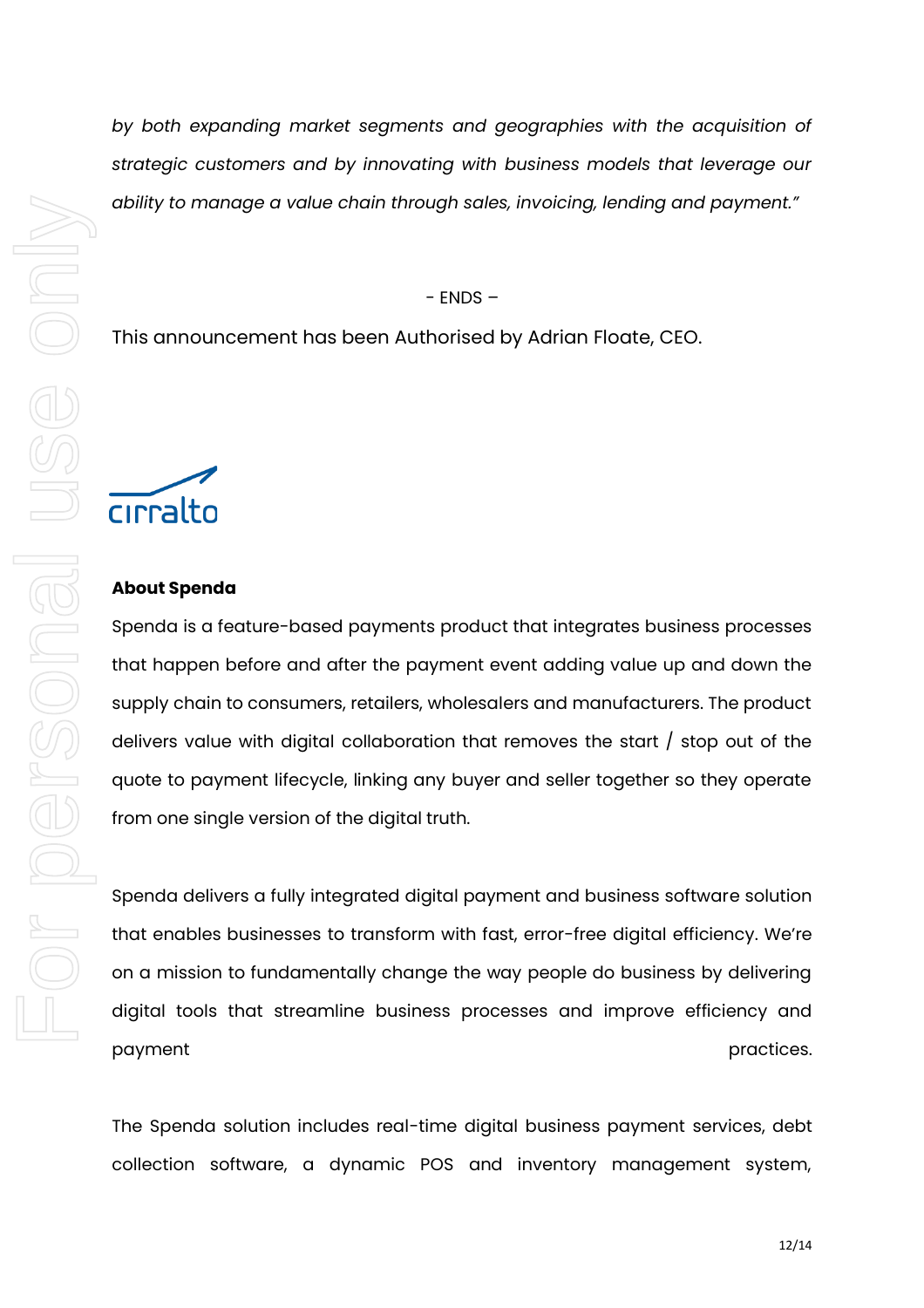eCommerce and catalogue sharing, as well as service management solutions – all of which can seamlessly integrate into any existing accounting, financial or ERP management system.

Our engine can push and pull business data such as debtors, creditors, inventory and transactions (purchase orders, invoices, credit notes, etc.) in real-time or based on user-driven events. We allow businesses to do the job once, with no double data entry and removes manual, paper-based processes that are timeconsuming and prone to errors.

#### **About Cirralto**

Cirralto Limited (ASX:CRO) is a transaction services business supplying industries with a broad range of B2B payment services, digital trading software and integrated solutions. Our goal is to convert eft payments to card payments utilising the BPSP engagement coupled with our payments collaboration framework. Our competitive advantages deliver customers end-to-end e-invoicing integration, rapid ordering, digital trust and automated reconciliation.

Cirralto supplies its customers a recipe of integrated software to create a vertical market standard operating environment (SOE) that enables the effective and seamless transfer of data from multiple, disparate software systems in one standardised technology solution, such as SpendaRetail. Cirralto has licensing agreements with third-party software vendors that enable it to provide integrated SOE solutions to its customers.

For investors seeking information on the Company's activities that relate to marketing, customer events and other acknowledgement of customer activities, this information will be posted to the Company's news section of the website and